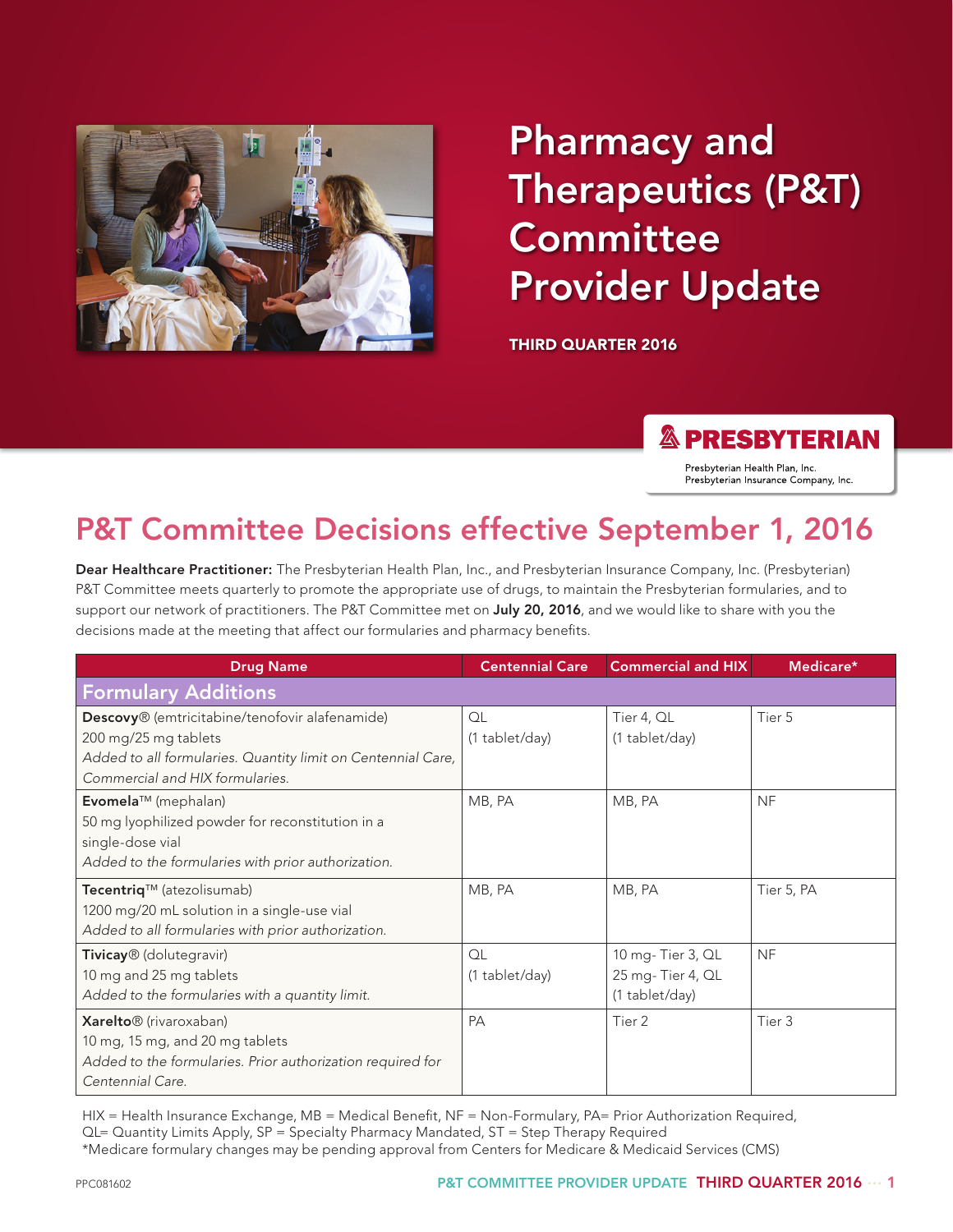| <b>Drug Name</b>                                                                                  | <b>Centennial Care</b> | <b>Commercial and HIX</b> | Medicare*            |
|---------------------------------------------------------------------------------------------------|------------------------|---------------------------|----------------------|
| <b>Formulary Coverage Changes</b>                                                                 |                        |                           |                      |
| Aloxi <sup>®</sup> (palonosetron)                                                                 | MB, PA, QL             | MB, PA, QL                | Tier 4, PA           |
| 0.25 mg/5 mL injection                                                                            | (5 mL/5 days)          | (5 mL/5 days)             |                      |
| Specialty pharmacy mandate removed.                                                               |                        |                           |                      |
| azelastine nasal 1% (generic for Astelin®)                                                        | <b>ST</b>              | Tier 1                    | Tier 2               |
| 137 mcg/spray                                                                                     |                        |                           |                      |
| Changed prior authorization requirement to a step therapy                                         |                        |                           |                      |
| requirement on the Centennial Care formulary.                                                     |                        |                           |                      |
| Brilinta® (ticagrelor)                                                                            | PA, QL                 | Tier 2, QL                | 90 mg tablets=       |
| 60 mg and 90 mg tablets                                                                           | (60 tablets/30 days)   | (60 tablets/30 days)      | Tier 3, QL, PA       |
| The 60 mg tablets have been added to the Centennial                                               |                        |                           | (60 tablets/30 days) |
| Care, Commercial and HIX formularies. The prior                                                   |                        |                           |                      |
| authorization requirement for Brilinta has been removed                                           |                        |                           |                      |
| from Commercial and HIX formularies.                                                              |                        |                           |                      |
| ciclopirox 8% topical solution (generic for Penlac®)                                              | OL                     | Tier 1, QL                | Tier 2               |
| Quantity limit updated.                                                                           | (6.6 mL/30 days)       | (6.6 mL/30 days)          |                      |
| Eliquis <sup>®</sup> (apixiban)                                                                   | <b>NF</b>              | <b>NF</b>                 | Tier 4, PA, QL       |
| 2.5 mg and 5 mg tablets                                                                           |                        |                           | (2 tablets/day)      |
| Removed from Centennial Care, Commercial and HIX                                                  |                        |                           |                      |
| formularies.                                                                                      |                        |                           |                      |
| Flumist <sup>®</sup> Quadrivalent (influenza vaccine live, intranasal)                            | <b>NF</b>              | <b>NF</b>                 | <b>NF</b>            |
| 0.2 mL intranasal spray                                                                           |                        |                           |                      |
| This product will not be covered during the 2016-2017                                             |                        |                           |                      |
| flu season based on CDC Advisory Committee on                                                     |                        |                           |                      |
| Immunization Practices (ACIP)'s recommendations.                                                  |                        |                           |                      |
| testosterone 50 mg/5 gram gel packets                                                             | <b>NF</b>              | <b>NF</b>                 | <b>NF</b>            |
| (Testim®)                                                                                         |                        |                           |                      |
| Removed from Centennial Care, Commercial, and                                                     |                        |                           |                      |
| HIX formularies.                                                                                  |                        |                           |                      |
| Zovirax <sup>®</sup> (acyclovir)                                                                  | <b>NF</b>              | <b>NF</b>                 | Tier 3 (cream)       |
| 5% cream and ointment                                                                             |                        |                           | Tier 4 (ointment)    |
| Removed from Centennial Care, Commercial, and                                                     |                        |                           |                      |
| HIX formularies.                                                                                  |                        |                           |                      |
| New Generics (brand products will removed from the formularies with the availability of generics) |                        |                           |                      |
| armodafinil (generic for Nuvigil®)                                                                | PA, QL                 | Tier 3, PA, QL            | Tier 3, PA, QL       |
| 50 mg, 150 mg, 200 mg, and 250 mg tablets                                                         |                        |                           |                      |
| dicyclomine (generic for Bentyl™)                                                                 | MB                     | <b>MB</b>                 | Tier 2               |
| 20 mg/2 mL injection for intramuscular use                                                        |                        |                           |                      |
| dofetilide (generic for Tikosyn®)                                                                 | <b>NF</b>              | Tier 3                    | Tier 3               |
| 0.125 mg, 0.25 mg, and 0.5 mg capsules                                                            |                        |                           |                      |
| ibuprofen lysine (generic for NeoProfen®)                                                         | MB                     | <b>MB</b>                 | MB                   |
| 10 mg/mL preservative free solution for IV use                                                    |                        |                           |                      |
| pantoprazole (Protonix® I.V.)                                                                     | MB                     | <b>MB</b>                 | Tier 2               |
| 40 mg for IV solution                                                                             |                        |                           |                      |

HIX = Health Insurance Exchange, MB = Medical Benefit, NF = Non-Formulary, PA= Prior Authorization Required, QL= Quantity Limits Apply, SP = Specialty Pharmacy Mandated, ST = Step Therapy Required \*Medicare formulary changes may be pending approval from Centers for Medicare & Medicaid Services (CMS)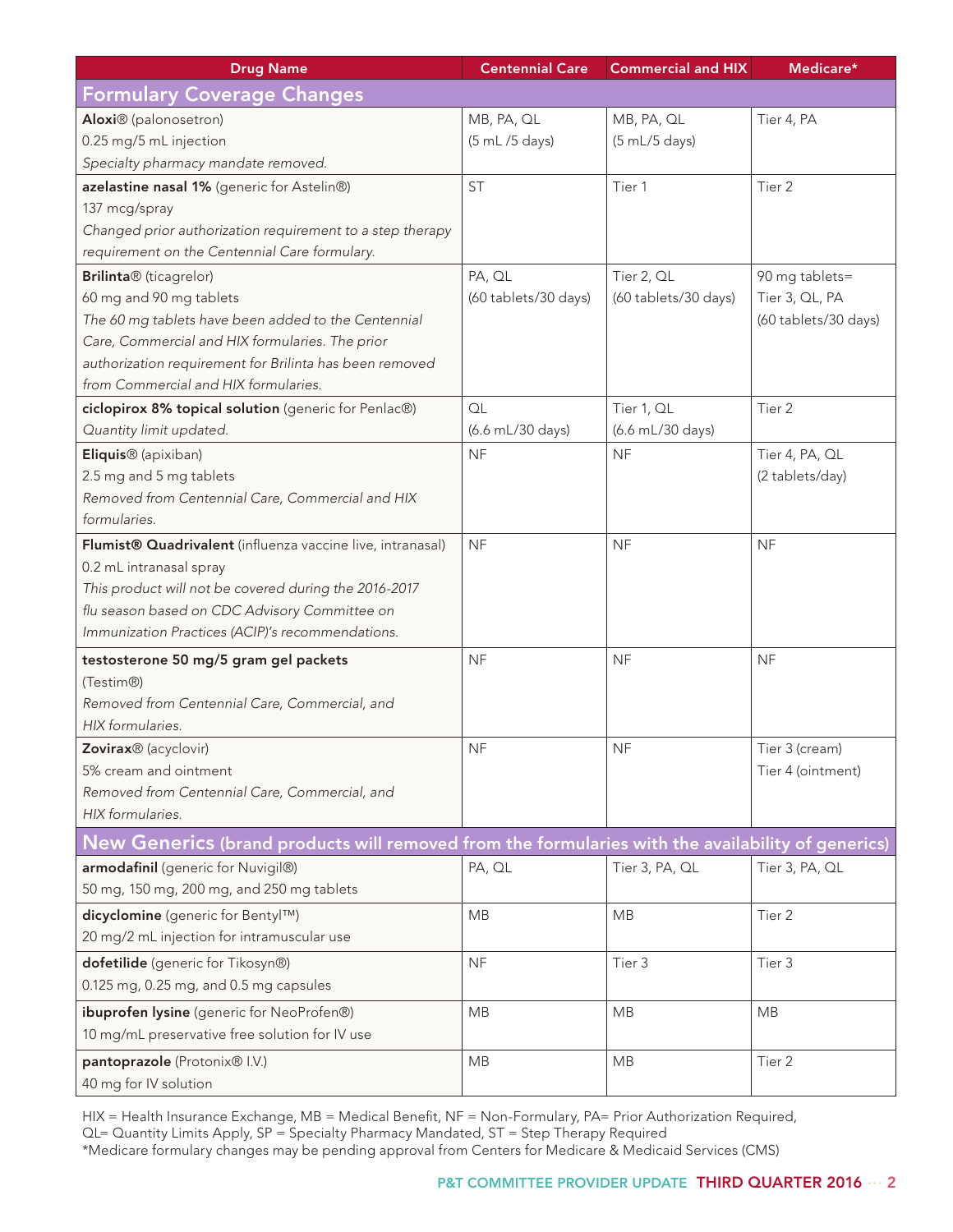## Prior Authorization and Step Therapy Criteria Additions/Revisions

- Azelastine nasal spray 1% (137 mcg/actuation) Step Therapy Criteria for Centennial Care Plans: The member must have a prescription claim history of a nasal corticosteroid and a non-sedating antihistamine within the past 120 days.
- Cerebral Stimulant Prior Authorization Criteria for Adults Age 19 and Above:

Multiple Sclerosis fatigue has been added as an indication for approval. • Xarelto Prior Authorization Criteria for Centennial Care Plans:

For treatment of atrial fibrillation and for the treatment and prevention of recurrence of deep vein thrombosis and/or pulmonary embolism the member must have tried and failed warfarin or have a medical reason for avoiding the use of warfarin (e.g., poor INR control despite good adherence to warfarin therapy, allergy, intolerance, or contraindication to use, significant barrier to warfarin monitoring).

• Prior Authorization Criteria for use of Hormonal Interventions in the Treatment of Gender Dysphoria in Children and Adolescents:

New prior authorization requirements will apply to the use of gonadotropinreleasing hormone analogs (e.g., Lupron, Lupron Depot, Lupron Depot-Ped) and cross-sex hormone treatment in children and adolescents when used for the diagnosis of gender dysphoria.

The complete prior authorization criteria requirements and other information regarding Presbyterian formularies can be found online at: <https://www.phs.org/providers/formularies/Pages/default.aspx>

#### The Centers for Medicare & Medicaid Services (CMS) Expectations for Formulary-Level Cumulative Opioid Point of Sale Edits

Starting January 1, 2017, CMS expects Medicare Part D sponsors who adjudicate pharmacy claims to implement cumulative opioid edits at the point of sale (POS) to prospectively prevent opioid overutilization. The parameters proposed by CMS include the following:

- A soft edit rejection that can be overridden by the pharmacist when a prescription claim will result in the beneficiary's active or overlapping opioid prescriptions to reach or exceed a certain daily morphine equivalent dose (MED) threshold (90 mg to 120 mg MED).
- Hard edits for daily cumulative MED threshold at or above 200 mg MED.

You can find additional information regarding this CMS requirement in the 2017 Announcement online at: https://www.cms.gov/Medicare/Health-Plans/MedicareAdvtgSpecRateStats/ Announcements-and-Documents. html. Presbyterian will also send out additional communications to providers regarding these new POS edits in the near future.

#### FDA Safety Alerts from April 2016 to July 2016

For full information and additional FDA Alerts see the FDA website at: <http://www.fda.gov/Safety/MedWatch/>

- Fluconazole (generic for Diflucan) Drug Safety Communication [04-26- 16]: The FDA is evaluating the results of a Danish study that indicates there is an increased risk of miscarriage with the use of oral fluconazole for yeast infections. The FDA is recommending cautious prescribing of oral fluconazole in pregnancy and will communicate final conclusions and recommendations when the review is complete.
- Brintellix (vortioxetine) Drug Safety Communication [05/02/16]: The FDA has approved a brand

name change for the antidepressant Brintellix. The new brand name of the drug is Trintellix and it became available June 3, 2016. The brand name is being changed due to name confusion between Brintellix and the anti-platelet agent Brilinta (ticagrelor). This confusion led to prescribing and dispensing errors.

• Aripiprazole (Abilify, Abilify Maintena, Aristada) – Drug Safety Communication [05-03-16]: The FDA is requiring the addition of new warnings to the drug labels of all aripiprazole products regarding the

risk of compulsive or uncontrollable urges to gamble, binge eat, shop, and have sex. These uncontrollable urges were reported to have stopped when the medication was discontinued or the dose was reduced. The FDA is recommending that healthcare professionals should make patients and caregivers aware of the risk of these uncontrollable urges, closely monitor for new or worsening uncontrollable urges in patients at higher risk of impulse control and consider reducing the dose or stopping the medication if such urges develop.